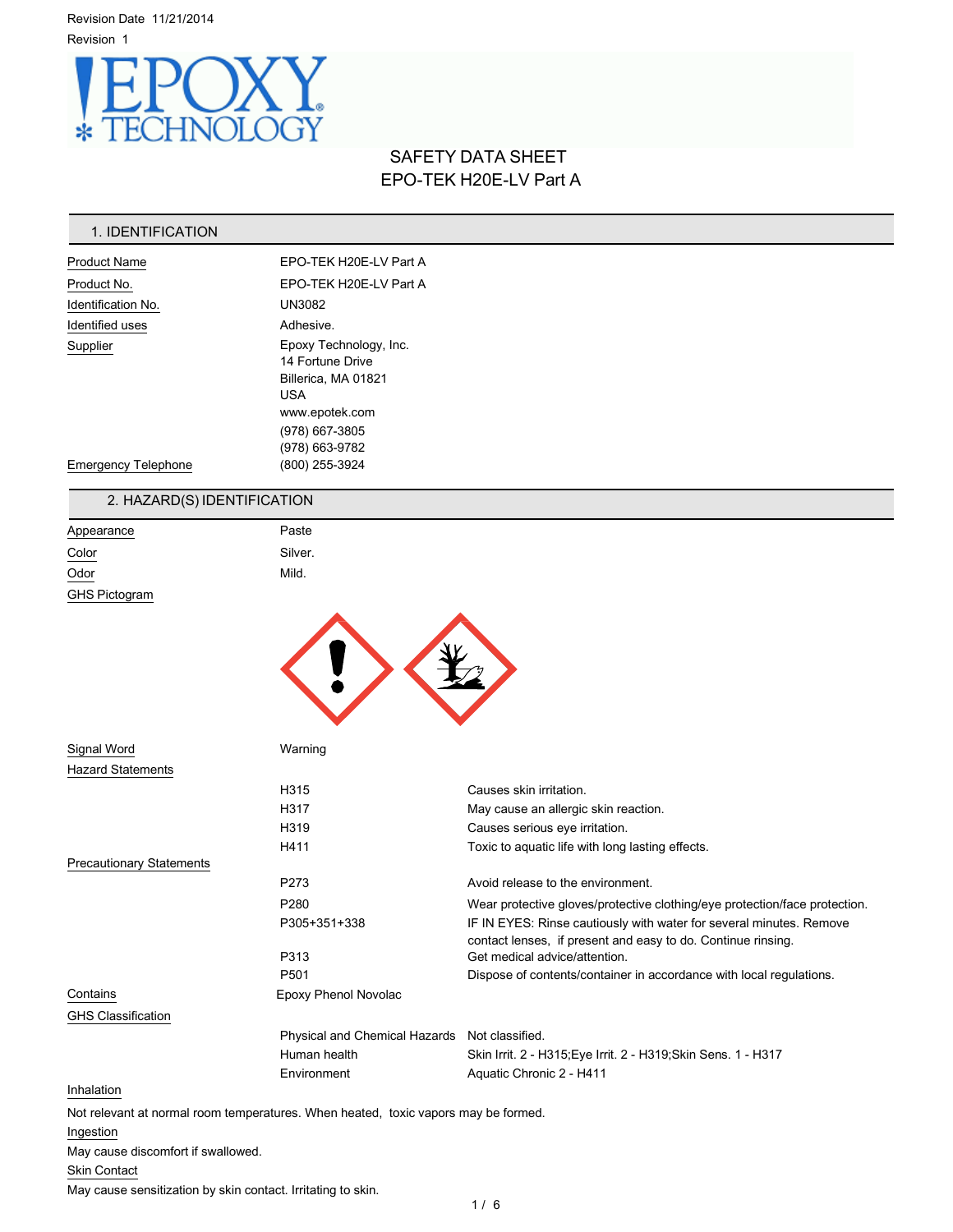#### Eye Contact

#### Irritating to eyes.

# 3. COMPOSITION/INFORMATION ON INGREDIENTS

Epoxy Phenol Novolac 30-60%

CAS No.: 9003-36-5 EC No.: GHS Classification

Skin Irrit. 2 - H315; Eye Irrit. 2 - H319; Skin Sens. 1 - H317; Aquatic Chronic 2 - H411

### 4. FIRST-AID MEASURES

#### Description of first aid measures

#### Inhalation

Move the exposed person to fresh air at once. Rinse nose and mouth with water. Get medical attention if any discomfort continues. Ingestion

NEVER MAKE AN UNCONSCIOUS PERSON VOMIT OR DRINK FLUIDS! Rinse mouth thoroughly. Get medical attention if any discomfort continues.

#### Skin Contact

Remove affected person from source of contamination. Remove contaminated clothing. Wash the skin immediately with soap and water. Get medical attention if any discomfort continues.

#### Eye Contact

Remove victim immediately from source of exposure. Make sure to remove any contact lenses from the eyes before rinsing. Promptly wash eyes with plenty of water while lifting the eye lids. Continue to rinse for at least 15 minutes and get medical attention.

#### Most important symptoms and effects, both acute and delayed

#### Inhalation

Inhalation of dusts during cutting, grinding or sanding of this product may cause irritation of the respiratory tract.

Ingestion May cause discomfort if swallowed. Skin Contact Skin irritation. Allergic rash. Eye Contact Irritating and may cause redness and pain.

#### Indication of any immediate medical attention and special treatment needed

#### Notes To The Physician

Treat Symptomatically.

5. FIRE-FIGHTING MEASURES

Flash point (°C) 93

Extinguishing Media

Fire can be extinguished using: Dry chemicals. Foam. Water spray.

Hazardous combustion products

Thermal decomposition or combustion may liberate carbon oxides and other toxic gases or vapors.

Special Fire Fighting Procedures

Avoid breathing fire vapors.

Protective Equipment For Fire-Fighters

Self-contained breathing apparatus and full protective clothing must be worn in case of fire.

## 6. ACCIDENTAL RELEASE MEASURES

#### Personal Precautions

Wear protective clothing as described in Section 8 of this material safety data sheet.

### Environmental Precautions

Do not discharge onto the ground or into water courses. Avoid release to the environment.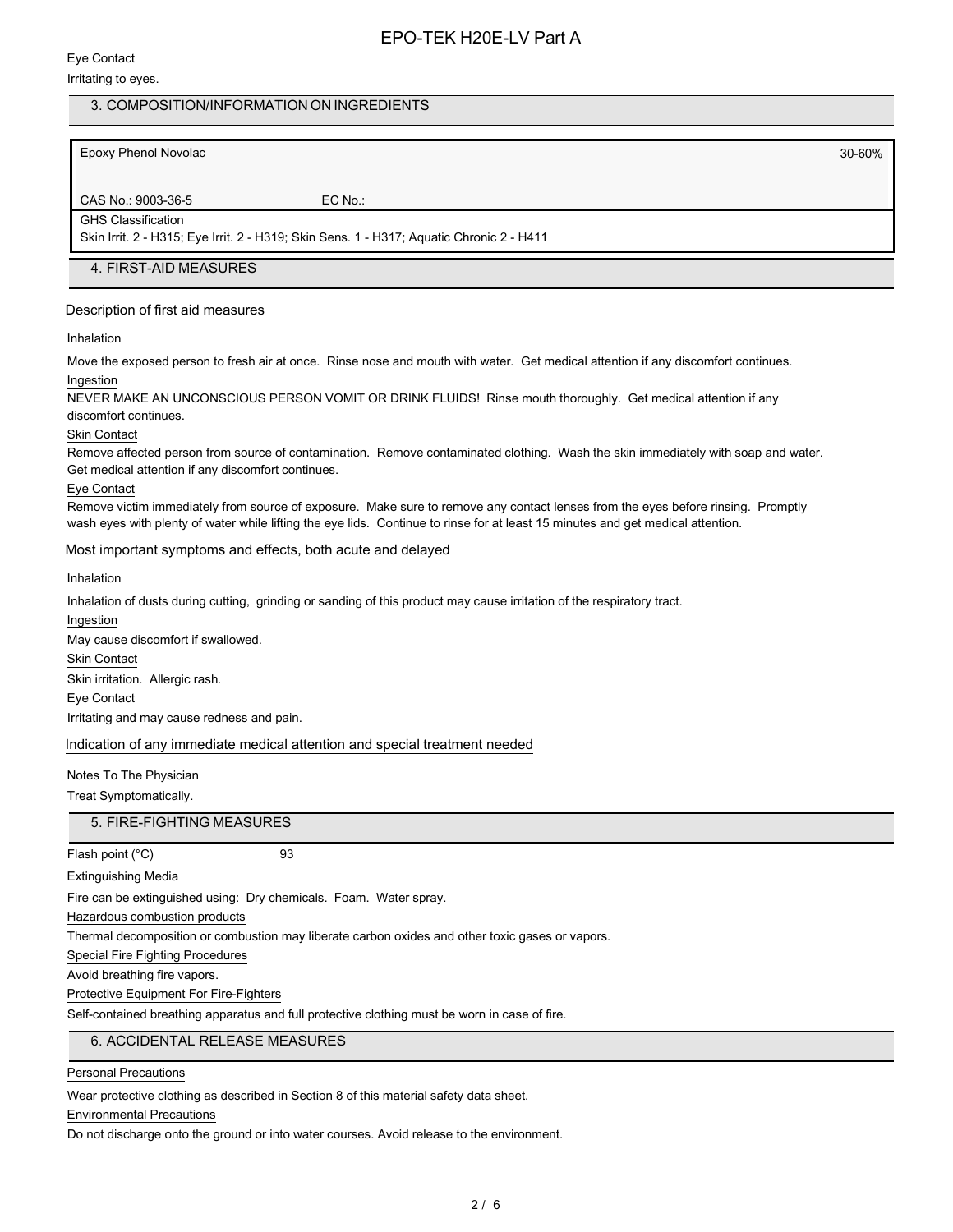# EPO-TEK H20E-LV Part A

#### Spill Clean Up Methods

Stop leak if possible without risk. Absorb in vermiculite, dry sand or earth and place into containers. Flush with plenty of water to clean spillage area. Do not contaminate water sources or sewer.

#### Reference to other sections

For personal protection, see section 8.

#### 7. HANDLING AND STORAGE

#### **Handling**

Avoid spilling, skin and eye contact. Keep away from heat, sparks and open flame. Do not eat, drink or smoke when using the product. Provide good ventilation.

**Storage** 

Store at moderate temperatures in dry, well ventilated area. Keep container tightly sealed when not in use.

Storage Class

Chemical storage.

Specific end use(s)

The identified uses for this product are detailed in Section 1.2.

8. EXPOSURE CONTROLS/PERSONAL PROTECTION

#### Protective Equipment



| <b>Process Conditions</b>                                                         |
|-----------------------------------------------------------------------------------|
| Provide eyewash station.                                                          |
| <b>Engineering Measures</b>                                                       |
| Provide adequate ventilation.                                                     |
| <b>Respiratory Equipment</b>                                                      |
| If ventilation is insufficient, suitable respiratory protection must be provided. |
| <b>Hand Protection</b>                                                            |
| Wear protective gloves.                                                           |
| Eye Protection                                                                    |
| Wear goggles/face shield.                                                         |
| <b>Other Protection</b>                                                           |
|                                                                                   |

Wear appropriate clothing to prevent any possibility of skin contact.

#### Hygiene Measures

DO NOT SMOKE IN WORK AREA! Wash hands at the end of each work shift and before eating, smoking and using the toilet. Promptly remove any clothing that becomes contaminated. Use appropriate skin cream to prevent drying of skin. When using do not eat, drink or smoke.

#### 9. PHYSICAL AND CHEMICAL PROPERTIES

| Appearance       | Paste                 |
|------------------|-----------------------|
| Color            | Silver.               |
| Odor             | Mild.                 |
| Solubility       | Insoluble in water    |
| Evaporation rate | <buac< td=""></buac<> |
| Flash point (°C) | 93                    |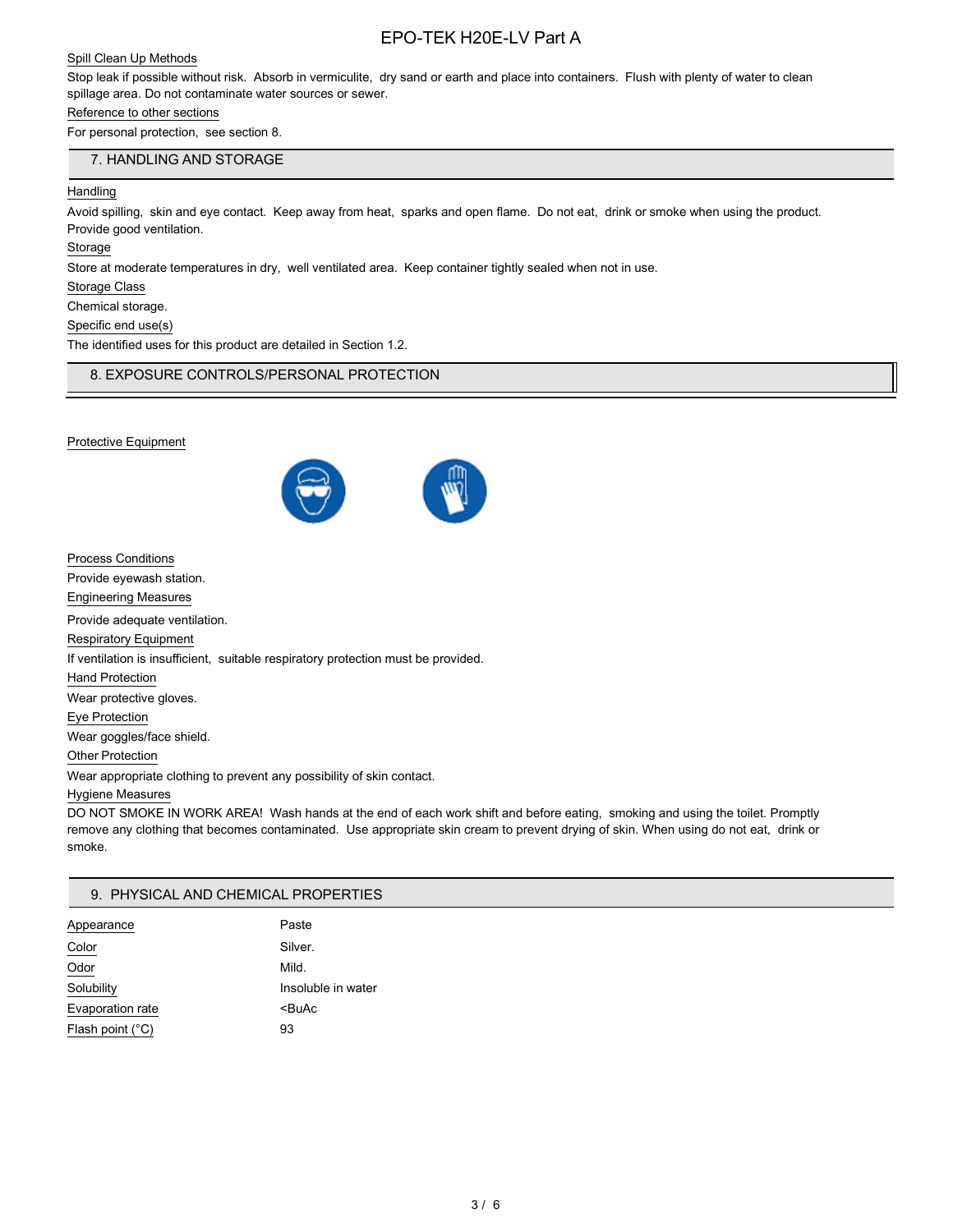#### 10. STABILITY AND REACTIVITY

**Reactivity** Violent reaction with: Strong oxidizing agents. **Stability** Stable under normal temperature conditions. Hazardous Polymerisation Will not occur. Conditions To Avoid Avoid excessive heat for prolonged periods of time. Avoid heat, flames and other sources of ignition. Avoid contact with strong oxidizers. Materials To Avoid Strong oxidizing substances. Hazardous Decomposition Products Fire creates: Carbon monoxide (CO). Carbon dioxide (CO2).

## 11. TOXICOLOGICALINFORMATION

Toxicological Information on Ingredients:

Epoxy Phenol Novolac (CAS: 9003-36-5)

Toxic Dose 1 - LD 50

>5, 000 mg/kg (oral, rat)

#### 12. ECOLOGICAL INFORMATION

**Ecotoxicity** 

Toxic to aquatic organisms, may cause long-term adverse effects in the aquatic environment.

Acute Fish Toxicity

Very toxic to aquatic organisms.

**Degradability** 

The product is biodegradable.

Bioaccumulative potential

The product contains potentially bio-accumulating substances.

Mobility:

Mobile.

Other adverse effects

Not known.

#### 13. DISPOSALCONSIDERATIONS

#### Disposal Methods

Dispose of waste and residues in accordance with local authority requirements.

| 14. TRANSPORT INFORMATION       |                                                                                    |
|---------------------------------|------------------------------------------------------------------------------------|
| UN No. (DOT/TDG)                | <b>UN3082</b>                                                                      |
| UN No. (IMDG)                   | 3082                                                                               |
| UN No. (ICAO)                   | 3082                                                                               |
| DOT Proper Shipping Name        | ENVIRONMENTALLY HAZARDOUS SUBSTANCE, LIQUID, N.O.S. (Silver, Epoxy Phenol Novolac) |
| <b>TDG Proper Shipping Name</b> | ENVIRONMENTALLY HAZARDOUS SUBSTANCE, LIQUID, N.O.S. (Silver, Epoxy Phenol Novolac) |
| <b>DOT Hazard Class</b>         |                                                                                    |
| 9                               |                                                                                    |
| DOT Hazard Label                |                                                                                    |
| Class 9                         |                                                                                    |
| <b>TDG</b>                      | Class                                                                              |
|                                 | 9                                                                                  |
| <b>TDG</b>                      | Label(s)                                                                           |
|                                 | 9                                                                                  |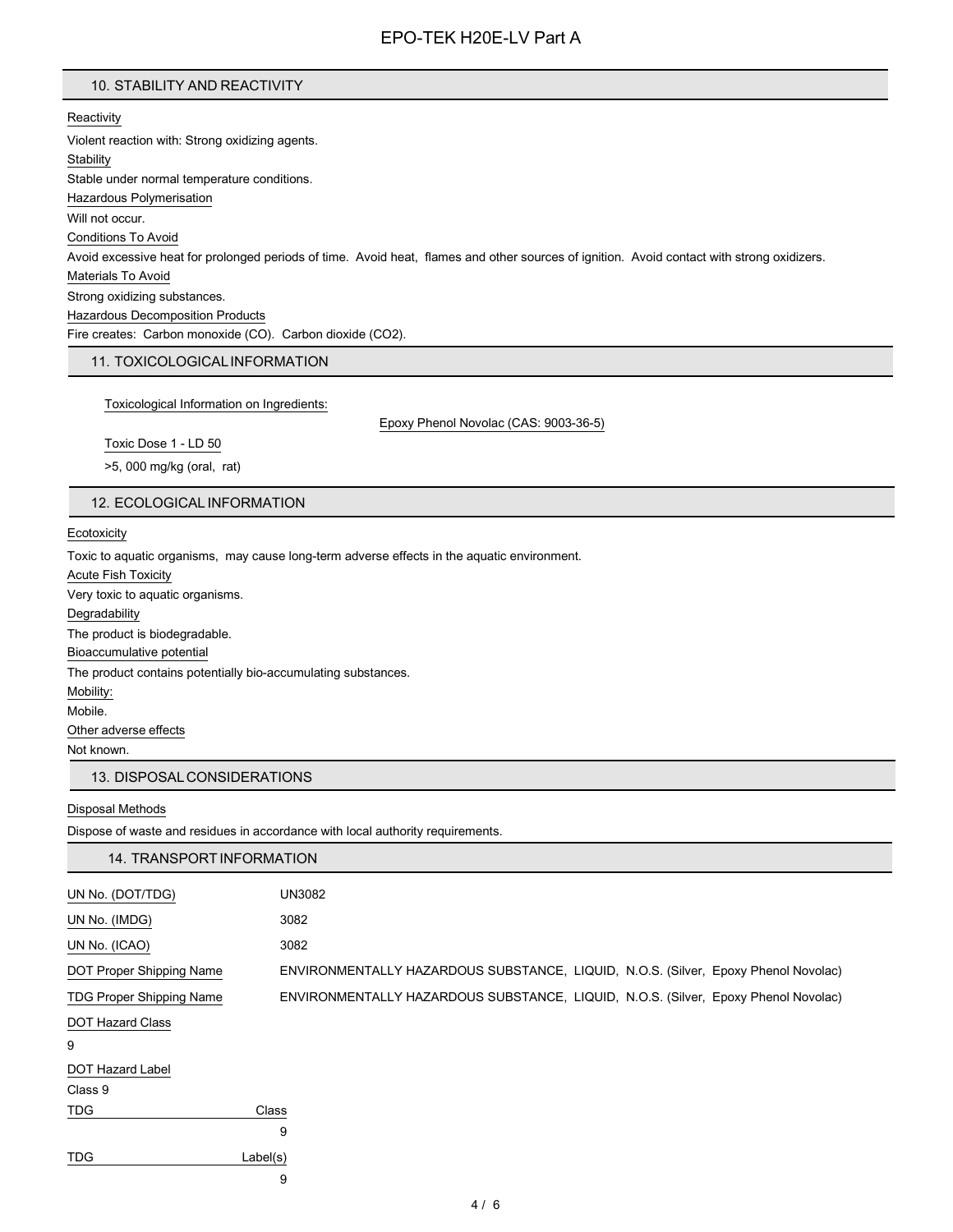# EPO-TEK H20E-LV Part A

Transport Labels



| DOT Pack Group         | ш |
|------------------------|---|
| <b>IMDG Pack Group</b> | ш |
| Air Pack Group         | ш |

Environmentally Hazardous Substance/Marine Pollutant



EMS F-A, S-F

## 15. REGULATORY INFORMATION

#### US Federal Regulations

SARA Section 302 Extremely Hazardous Substances Tier II Threshold Planning Quantities None of the ingredients are listed. CERCLA/Superfund, Hazardous Substances/Reportable Quantities (EPA) The following ingredients are listed. Silver; 1, 000 lbs (454 Kg) SARA Extremely Hazardous Substances EPCRA Reportable Quantities None of the ingredients are listed. SARA 313 Emission Reporting The following ingredients are listed. Silver CAA Accidental Release Prevention None of the ingredients are listed. OSHA Highly Hazardous Chemicals None of the ingredients are listed. US State Regulations California Proposition 65 Carcinogens and Reproductive Toxins None of the ingredients are listed. California Air Toxics "Hot Spots" (A-I) The following ingredients are listed. Silver California Air Toxics "Hot Spots" (A-II) None of the ingredients are listed. Massachusetts "Right To Know" List The following ingredients are listed. Silver Rhode Island "Right To Know" List The following ingredients are listed. Silver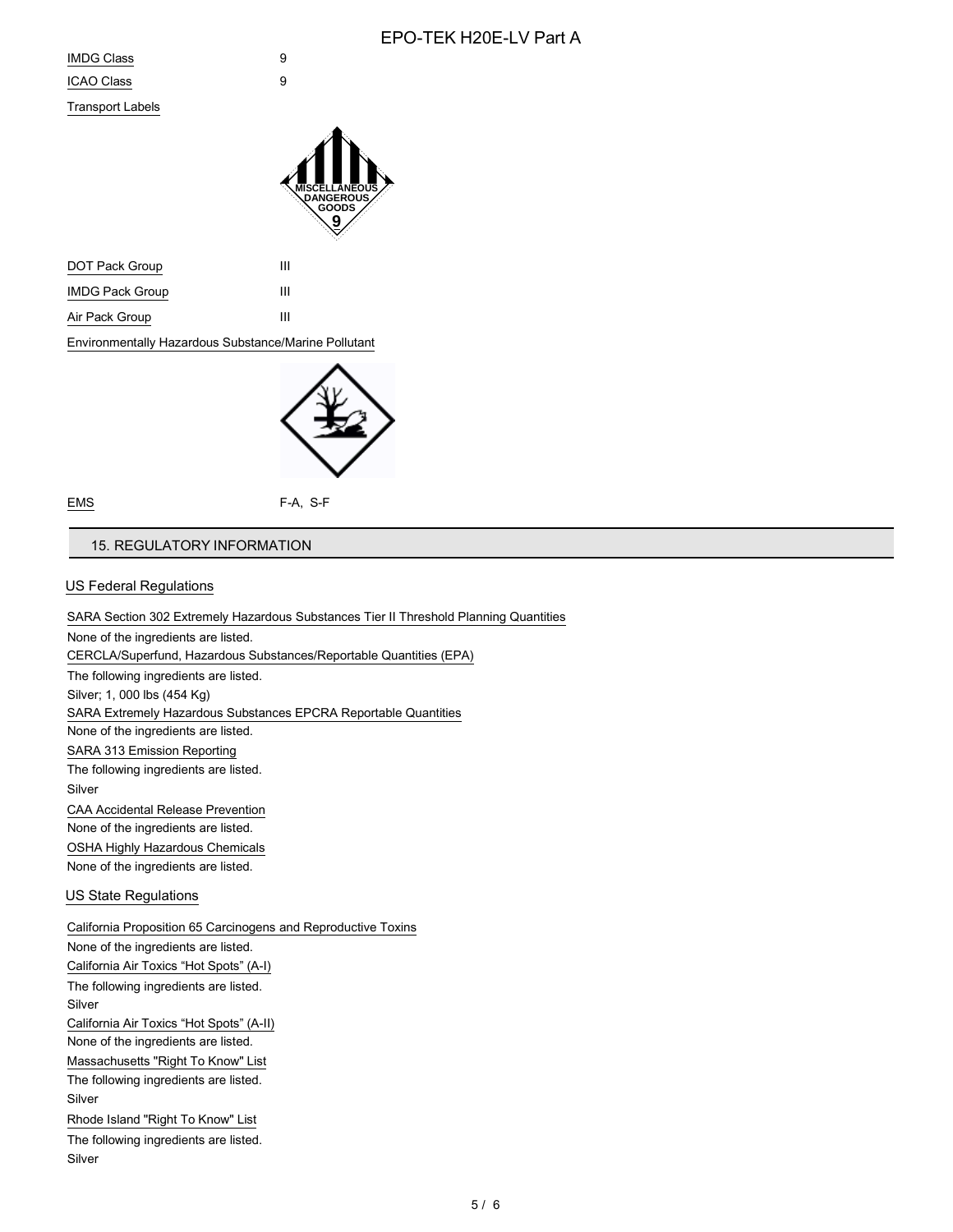# $E$ PO-TEK HOOF-LV Part A

|                                        | EPO-TEK H20E-LV Part A |
|----------------------------------------|------------------------|
| Minnesota "Right To Know" List         |                        |
| The following ingredients are listed.  |                        |
| Silver                                 |                        |
| New Jersey "Right To Know" List        |                        |
| The following ingredients are listed.  |                        |
| Silver                                 |                        |
| Pennsylvania "Right To Know" List      |                        |
| The following ingredients are listed.  |                        |
| Silver                                 |                        |
| International Inventories              |                        |
| EU - EINECS/ELINCS                     |                        |
| At least one ingredient is not listed. |                        |
| Canada - DSL/NDSL                      |                        |
| All ingredients are listed or exempt.  |                        |
| US - TSCA                              |                        |
| All ingredients are listed or exempt.  |                        |
| US - TSCA 12(b) Export Notification    |                        |
| None of the ingredients are listed.    |                        |
| Australia - AICS                       |                        |
| All ingredients are listed or exempt.  |                        |
| Japan - MITI                           |                        |
| At least one ingredient is not listed. |                        |
| Korea - KECI                           |                        |
| All ingredients are listed or exempt.  |                        |
| China - IECSC                          |                        |
| All ingredients are listed or exempt.  |                        |
| Philippines - PICCS                    |                        |
| All ingredients are listed or exempt.  |                        |
| 16. OTHER INFORMATION                  |                        |
| <b>Revision Date</b>                   | 11/21/2014             |
| Revision                               | $\mathbf{1}$           |

#### Disclaimer

Information contained in this publication or as otherwise supplied to Users is believed to be accurate and is given in good faith, but it is for the Users to satisfy themselves of the suitability of the product for their own particular purpose. Epoxy Technology, Inc. gives no warranty as to the fitness of the product for any particular purpose and any implied warranty or condition (statutory or otherwise) is excluded except to the extent that exclusion is prevented by law. Epoxy Technology, Inc. accepts no liability for loss or damage (other than that arising from death or personal injury caused by defective product, if proved), resulting from reliance on this information. Freedom under Patents, Copyright and Designs cannot be assumed.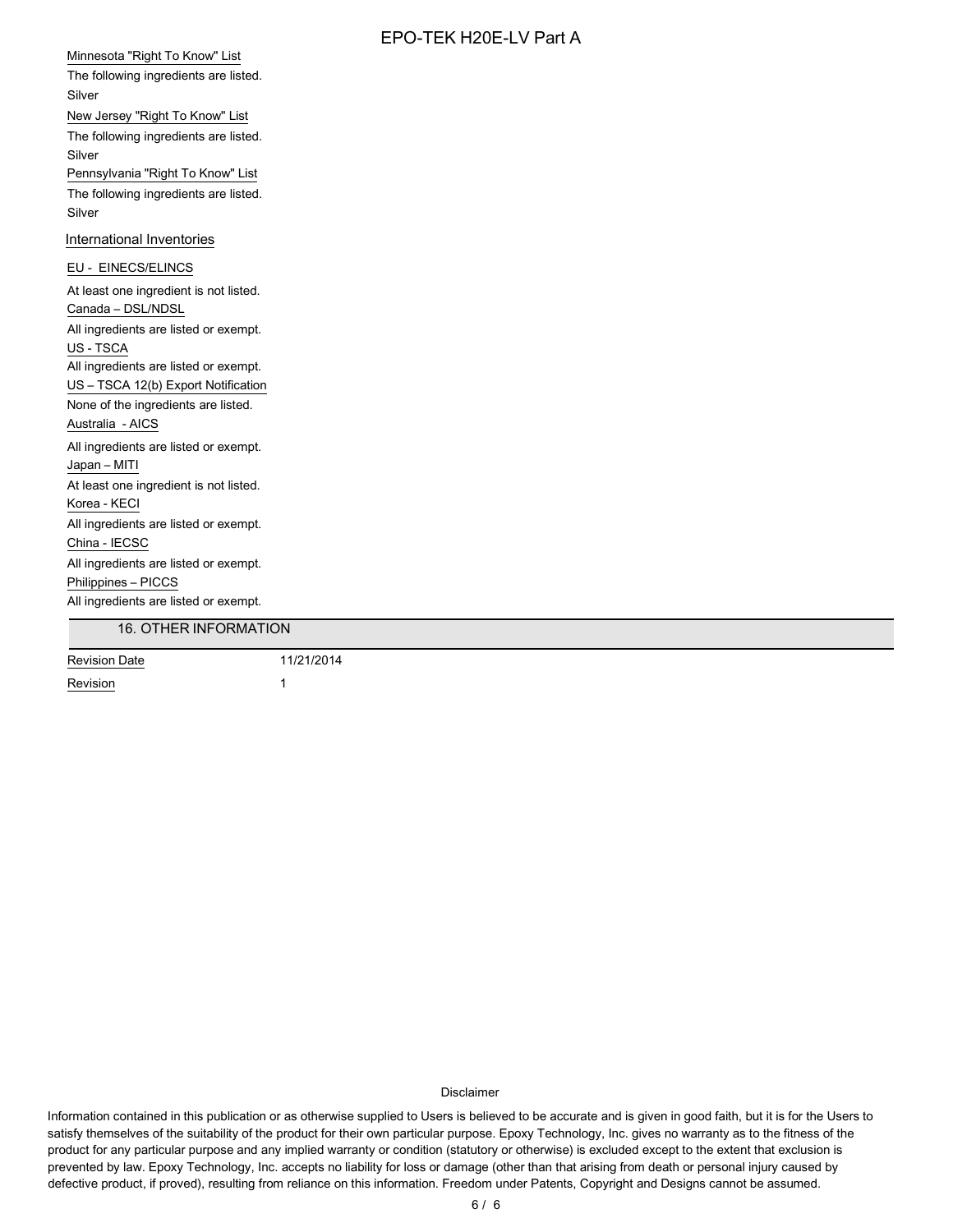Revision Date 11/21/2014 Revision 1



# SAFETY DATA SHEET EPO-TEK H20E-LV Part B

# 1. IDENTIFICATION

| <b>Product Name</b>        | EPO-TEK H20E-LV Part B                                                                                                                |  |
|----------------------------|---------------------------------------------------------------------------------------------------------------------------------------|--|
| Product No.                | EPO-TEK H20E-LV Part B                                                                                                                |  |
| Identification No.         | <b>UN3082</b>                                                                                                                         |  |
| Identified uses            | Adhesive.                                                                                                                             |  |
| Supplier                   | Epoxy Technology, Inc.<br>14 Fortune Drive<br>Billerica, MA 01821<br><b>USA</b><br>www.epotek.com<br>(978) 667-3805<br>(978) 663-9782 |  |
| <b>Emergency Telephone</b> | (800) 255-3924                                                                                                                        |  |

# 2. HAZARD(S) IDENTIFICATION

| Appearance                | Paste   |  |  |
|---------------------------|---------|--|--|
| Color                     | Silver. |  |  |
| $\underline{\text{Odor}}$ | Mild.   |  |  |
| GHS Pictogram             |         |  |  |
|                           |         |  |  |



| Signal Word                     | Danger                                                                             |                                                                                                                                     |
|---------------------------------|------------------------------------------------------------------------------------|-------------------------------------------------------------------------------------------------------------------------------------|
| <b>Hazard Statements</b>        |                                                                                    |                                                                                                                                     |
|                                 | H318                                                                               | Causes serious eye damage.                                                                                                          |
|                                 | H411                                                                               | Toxic to aquatic life with long lasting effects.                                                                                    |
| <b>Precautionary Statements</b> |                                                                                    |                                                                                                                                     |
|                                 | P273                                                                               | Avoid release to the environment.                                                                                                   |
|                                 | P280                                                                               | Wear protective gloves/protective clothing/eye protection/face protection.                                                          |
|                                 | P305+351+338                                                                       | IF IN EYES: Rinse cautiously with water for several minutes. Remove<br>contact lenses, if present and easy to do. Continue rinsing. |
|                                 | P <sub>501</sub>                                                                   | Dispose of contents/container in accordance with local regulations.                                                                 |
|                                 | Reactive Diluent                                                                   |                                                                                                                                     |
| <b>GHS Classification</b>       |                                                                                    |                                                                                                                                     |
|                                 | Physical and Chemical Hazards                                                      | Not classified.                                                                                                                     |
|                                 | Human health                                                                       | Eye Dam. 1 - H318                                                                                                                   |
|                                 | Environment                                                                        | Aquatic Chronic 2 - H411                                                                                                            |
| Inhalation                      |                                                                                    |                                                                                                                                     |
|                                 | Not relevant at normal room temperatures. When heated, toxic vapors may be formed. |                                                                                                                                     |
| Ingestion                       |                                                                                    |                                                                                                                                     |

May cause discomfort if swallowed. Skin Contact Slightly irritating. Eye Contact Risk of serious damage to eyes.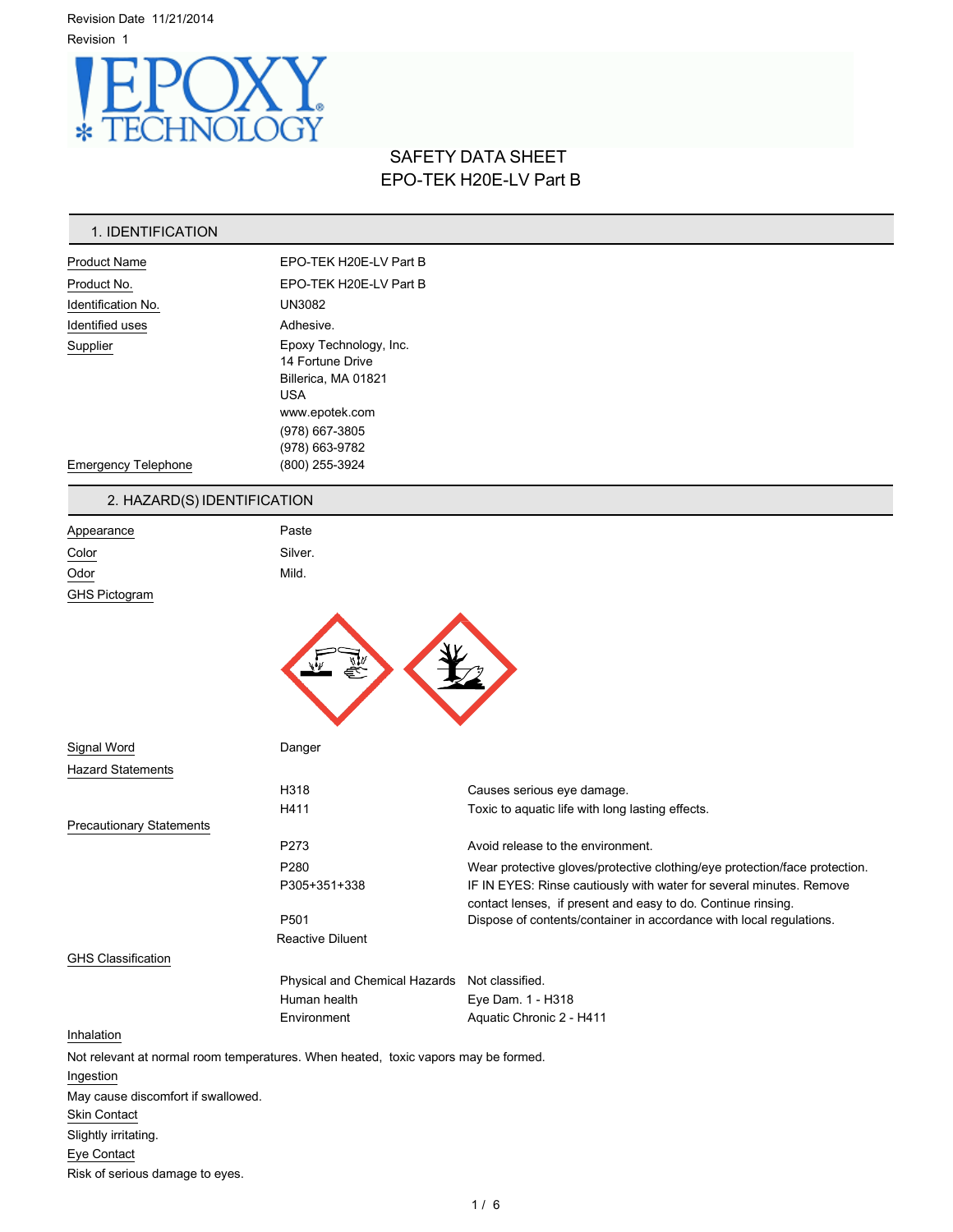## 3. COMPOSITION/INFORMATION ON INGREDIENTS

| <b>Reactive Diluent</b>                                  |                     | 10-30% |
|----------------------------------------------------------|---------------------|--------|
|                                                          |                     |        |
| CAS No.: Proprietary                                     | EC No.: Proprietary |        |
| <b>GHS Classification</b>                                |                     |        |
| Acute Tox. 4 - H302; Eye Dam. 1 - H318; STOT SE 3 - H336 |                     |        |
|                                                          |                     |        |
|                                                          |                     |        |
| Substituted Imidazole                                    |                     | 5-10%  |
|                                                          |                     |        |
| CAS No.: Proprietary                                     | EC No.: Proprietary |        |
| <b>GHS Classification</b>                                |                     |        |

#### 4. FIRST-AID MEASURES

#### Description of first aid measures

#### Inhalation

Move the exposed person to fresh air at once. Get medical attention. Provide rest, warmth and fresh air. When breathing is difficult, properly trained personnel may assist affected person by administering oxygen.

#### Ingestion

DO NOT INDUCE VOMITING! NEVER MAKE AN UNCONSCIOUS PERSON VOMIT OR DRINK FLUIDS! Remove victim immediately from source of exposure. Drink plenty of water. Get medical attention immediately! Provide rest, warmth and fresh air. Skin Contact

Remove contaminated clothing. Wash the skin immediately with soap and water. Get medical attention if irritation persists after washing. Eye Contact

Make sure to remove any contact lenses from the eyes before rinsing. Promptly wash eyes with plenty of water while lifting the eye lids. Continue to rinse for at least 15 minutes. Get medical attention promptly if symptoms occur after washing.

#### Most important symptoms and effects, both acute and delayed

#### Inhalation

Inhalation of dusts during cutting, grinding or sanding of this product may cause irritation of the respiratory tract.

Ingestion

May cause discomfort if swallowed.

Skin Contact

Prolonged contact may cause redness, irritation and dry skin.

Eye Contact

Extreme irritation of eyes and mucous membranes, including burning and tearing. Corneal damage.

#### Indication of any immediate medical attention and special treatment needed

#### Notes To The Physician

Treat Symptomatically.

#### 5. FIRE-FIGHTING MEASURES

## Flash point (°C) 93

Extinguishing Media

Fire can be extinguished using: Dry chemicals. Foam. Water spray.

Hazardous combustion products

Thermal decomposition or combustion may liberate carbon oxides and other toxic gases or vapors.

Special Fire Fighting Procedures

Avoid breathing fire vapors.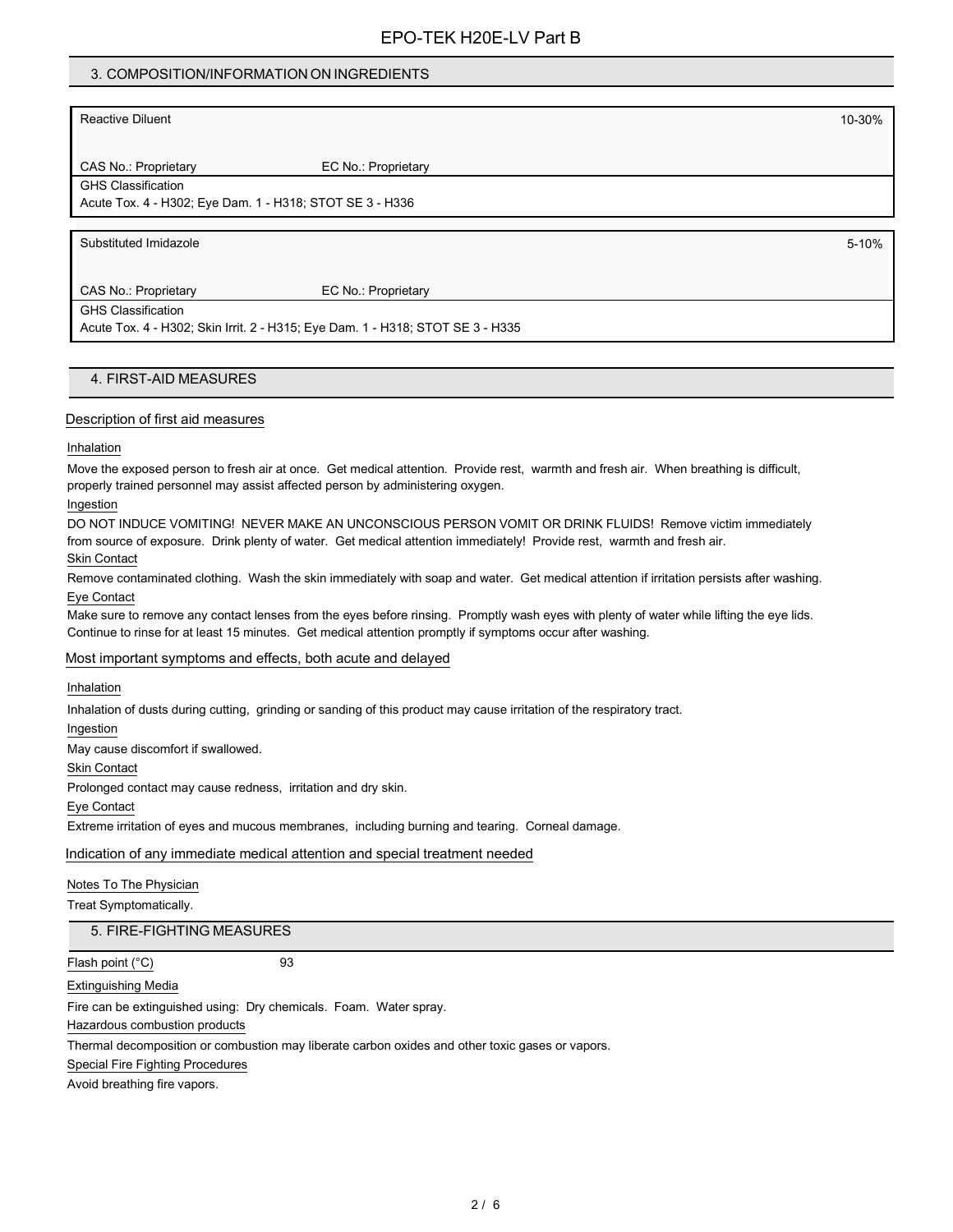# Protective Equipment For Fire-Fighters

# EPO-TEK H20E-LV Part B

Self-contained breathing apparatus and full protective clothing must be worn in case of fire.

# 6. ACCIDENTAL RELEASE MEASURES

### Personal Precautions

For personal protection, see section 8.

Environmental Precautions

Avoid release to the environment. Do not discharge onto the ground or into water courses.

Spill Clean Up Methods

Collect in containers and seal securely.

Reference to other sections

For personal protection, see section 8.

# 7. HANDLING AND STORAGE

## Handling

Avoid spilling, skin and eye contact. Keep away from heat, sparks and open flame. Do not eat, drink or smoke when using the product. Storage

Store at moderate temperatures in dry, well-ventilated area. Keep away from heat, sparks and open flame. Avoid contact with oxidizing agents.

Specific end use(s)

The identified uses for this product are detailed in Section 1.2.

## 8. EXPOSURE CONTROLS/PERSONAL PROTECTION

Protective Equipment



Engineering Measures

Provide adequate general and local exhaust ventilation.

Respiratory Equipment

If ventilation is insufficient, suitable respiratory protection must be provided.

Hand Protection

Use protective gloves.

Eye Protection

Wear approved safety goggles.

Other Protection

Wear appropriate clothing to prevent any possibility of liquid contact and repeated or prolonged vapor contact.

#### Hygiene Measures

DO NOT SMOKE IN WORK AREA! Wash hands at the end of each work shift and before eating, smoking and using the toilet. Promptly remove any clothing that becomes contaminated. Wash promptly with soap & water if skin becomes contaminated. Use appropriate skin cream to prevent drying of skin. When using do not eat, drink or smoke.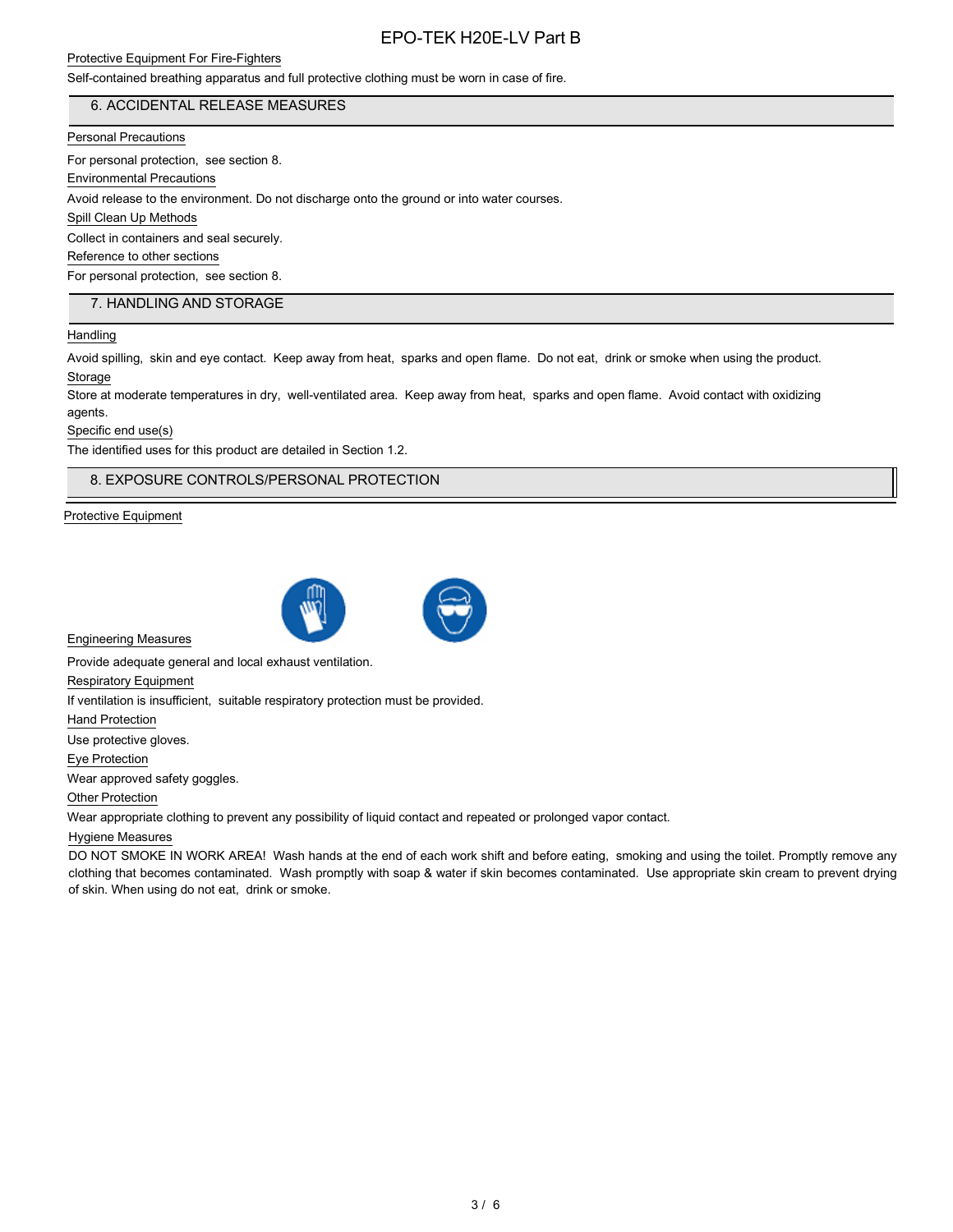# EPO-TEK H20E-LV Part B

#### 9. PHYSICAL AND CHEMICAL PROPERTIES

| Appearance                | Paste                      |
|---------------------------|----------------------------|
| Color                     | Silver.                    |
| Odor                      | Mild.                      |
| Solubility                | Slightly soluble in water. |
| Flash point $(^{\circ}C)$ | 93                         |

### 10. STABILITY AND REACTIVITY

**Reactivity** 

Violent reaction with: Acids. Alkalis. Strong reducing agents. Strong oxidizing agents. **Stability** Stable under normal temperature conditions. Hazardous Polymerisation Will not occur. Conditions To Avoid Avoid contact with oxidizers or reducing agents. Avoid contact with acids and alkalis. Materials To Avoid Strong acids. Strong alkalis. Strong oxidizing substances. Strong reducing agents. Hazardous Decomposition Products In case of fire, toxic gases (CO, CO2, NOx) may be formed.

11. TOXICOLOGICALINFORMATION

Toxicological Information on Ingredients:

Reactive Diluent (CAS: Proprietary)

Toxic Dose 1 - LD 50 1, 540 mg/kg (oral, rat)

# 12. ECOLOGICAL INFORMATION

**Ecotoxicity** 

The product contains a substance which is toxic to aquatic organisms and which may cause long term adverse effects in the aquatic environment.

Acute Fish Toxicity Very toxic to aquatic organisms. Degradability The product is moderately biodegradable. Bioaccumulative potential The product contains potentially bio-accumulating substances. Mobility: Semi-mobile. Other adverse effects

Not known.

#### 13. DISPOSALCONSIDERATIONS

#### Disposal Methods

Dispose of waste and residues in accordance with local authority requirements.

## 14. TRANSPORTINFORMATION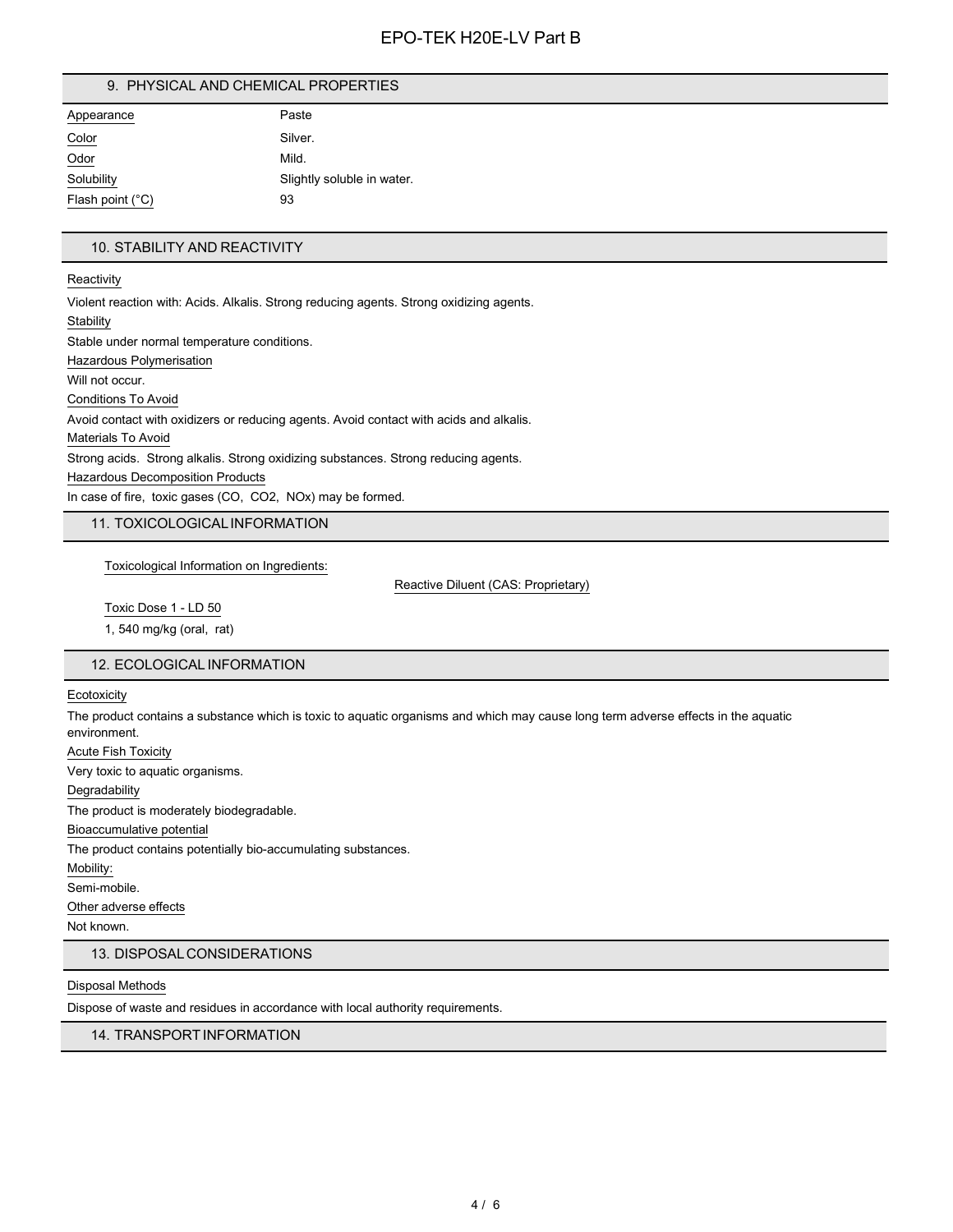# EPO-TEK H20E-LV Part B

| UN No. (DOT/TDG)                | UN3082                                                       |
|---------------------------------|--------------------------------------------------------------|
| UN No. (IMDG)                   | 3082                                                         |
| UN No. (ICAO)                   | 3082                                                         |
| DOT Proper Shipping Name        | ENVIRONMENTALLY HAZARDOUS SUBSTANCE, LIQUID, N.O.S. (Silver) |
| <b>TDG Proper Shipping Name</b> | ENVIRONMENTALLY HAZARDOUS SUBSTANCE, LIQUID, N.O.S. (Silver) |
| <b>DOT Hazard Class</b><br>9    |                                                              |
| <b>DOT Hazard Label</b>         |                                                              |
| Class 9                         |                                                              |
| <b>TDG Class</b>                | 9                                                            |
| TDG Label(s)                    | 9                                                            |
| <b>IMDG Class</b>               | 9                                                            |
| <b>ICAO Class</b>               | 9                                                            |
| <b>Transport Labels</b>         |                                                              |



| DOT Pack Group                                       | ш |  |
|------------------------------------------------------|---|--|
| <b>IMDG Pack Group</b>                               | ш |  |
| Air Pack Group                                       | ш |  |
| Environmentally Hazardous Substance/Marine Pollutant |   |  |



EMS F-A, S-F

#### 15. REGULATORY INFORMATION

## US Federal Regulations

SARA Section 302 Extremely Hazardous Substances Tier II Threshold Planning Quantities None of the ingredients are listed. CERCLA/Superfund, Hazardous Substances/Reportable Quantities (EPA) The following ingredients are listed. Silver; 1, 000 lbs (454 Kg) SARA Extremely Hazardous Substances EPCRA Reportable Quantities None of the ingredients are listed. SARA 313 Emission Reporting The following ingredients are listed. Silver CAA Accidental Release Prevention None of the ingredients are listed. OSHA Highly Hazardous Chemicals None of the ingredients are listed.